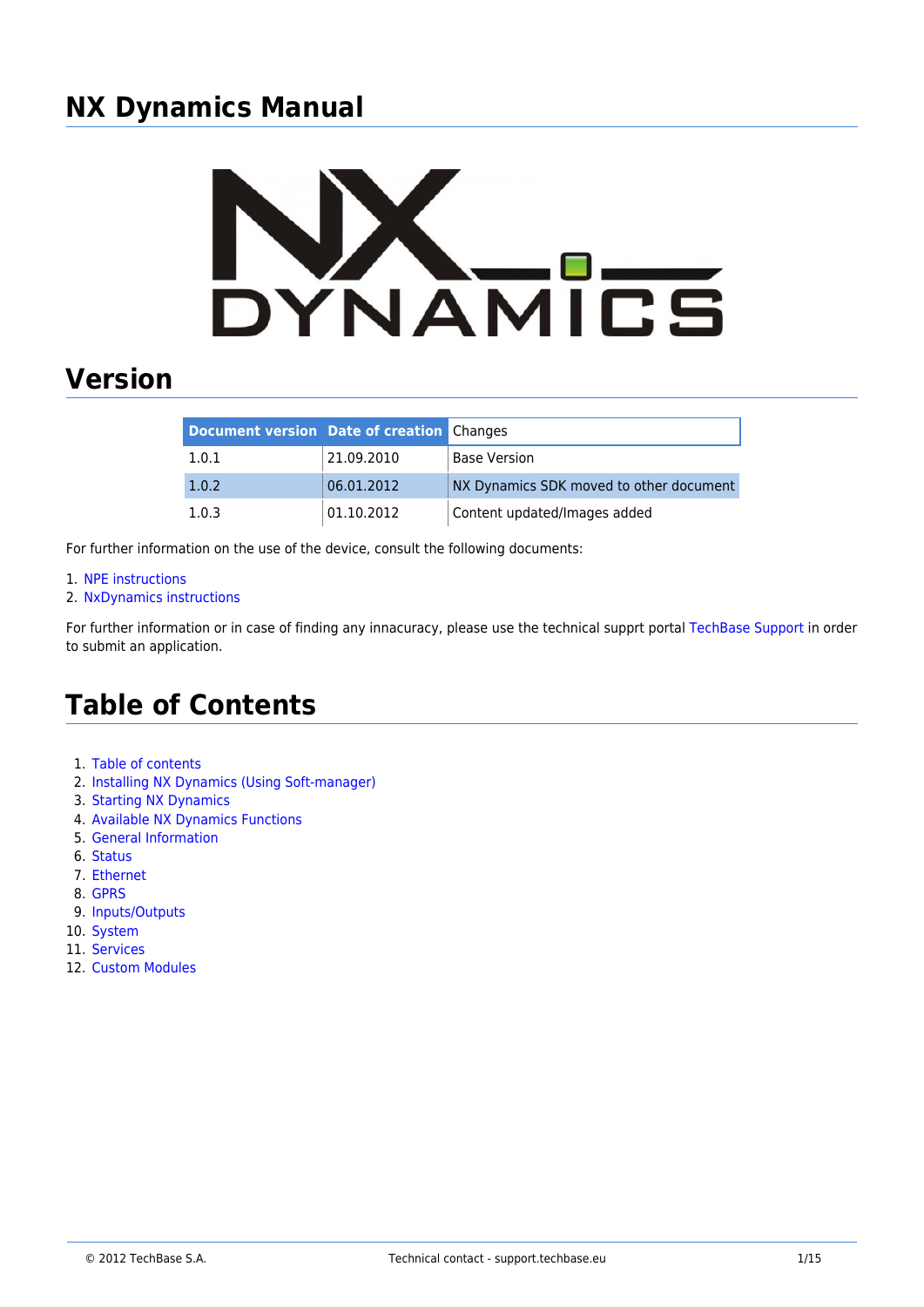# **Installing NX Dynamics (Using Soft-manager)**

Log in to the device console with root authorization (SuperUser). After logging in correctly, enter the command:

softmgr update nx

The Soft Manager will automatically download the newest version of NxDynamics and other required packages from the server [ftp.a2s.pl](ftp://ftp.a2s.pl) and install them.

The result of a correct installation is shown below:



Successful installation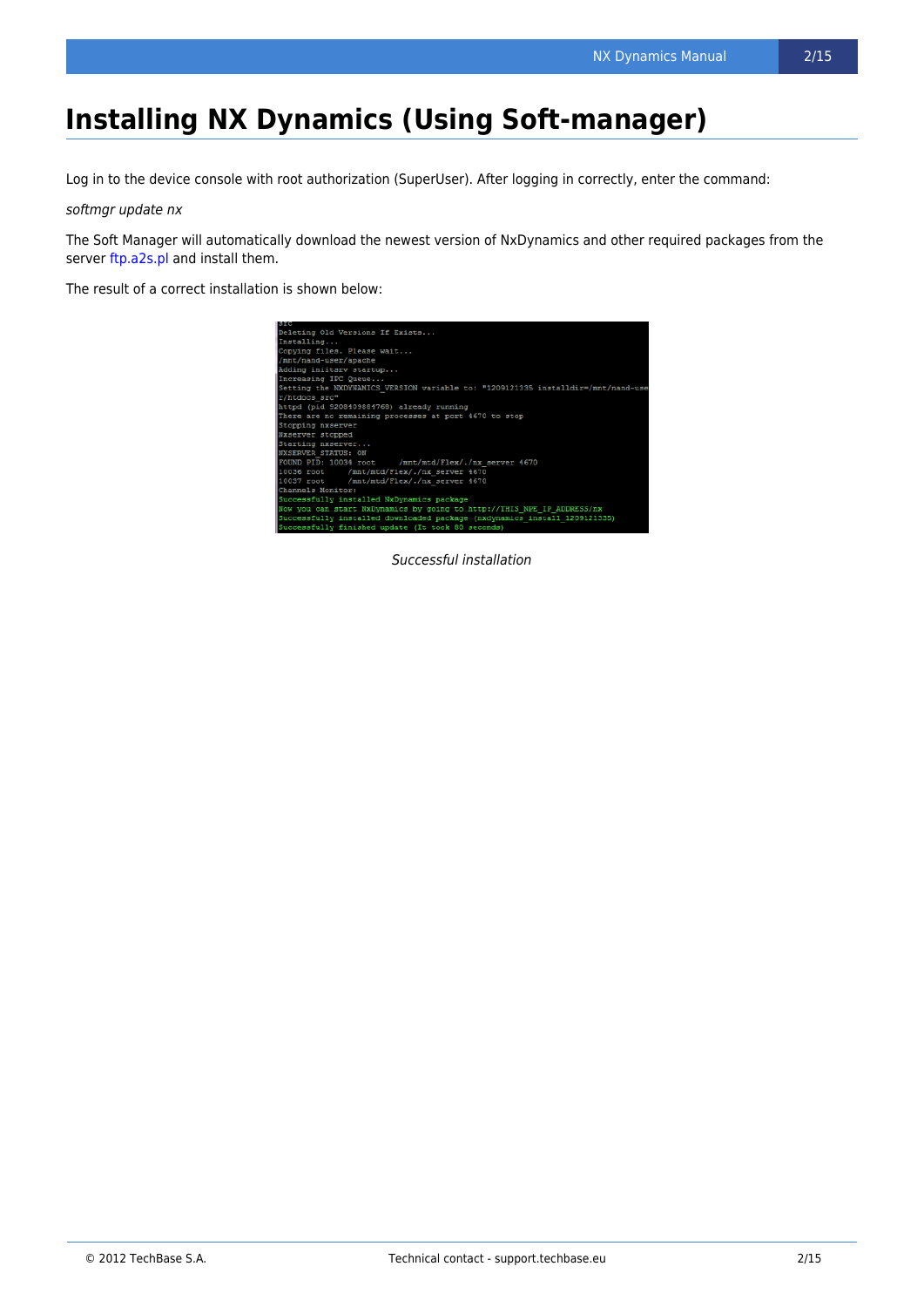After correct installation of NX Dynamics, start the interface. This is done by entering the following address in the internet browser: (replace IP\_ADDRESS with the NPE computer IP address)

#### http://IP\_ADDRESS/nx/npe.html



After the application loads correctly, the login screen shown below will be displayed:



Login screen

In order to log in to the interface, enter the following data:

user: admin pass: admin

or

user: user pass: user

The logo on the login screen is easily configurable and there is a simple way to change it. The same applies to the interface background and the company logo. The way of customizing interface is described in NX SDK.

During logging in, a channel is created and all parameters on the tab are read. After about 6 seconds, the parameters read from the device should be displayed on the first tab - status.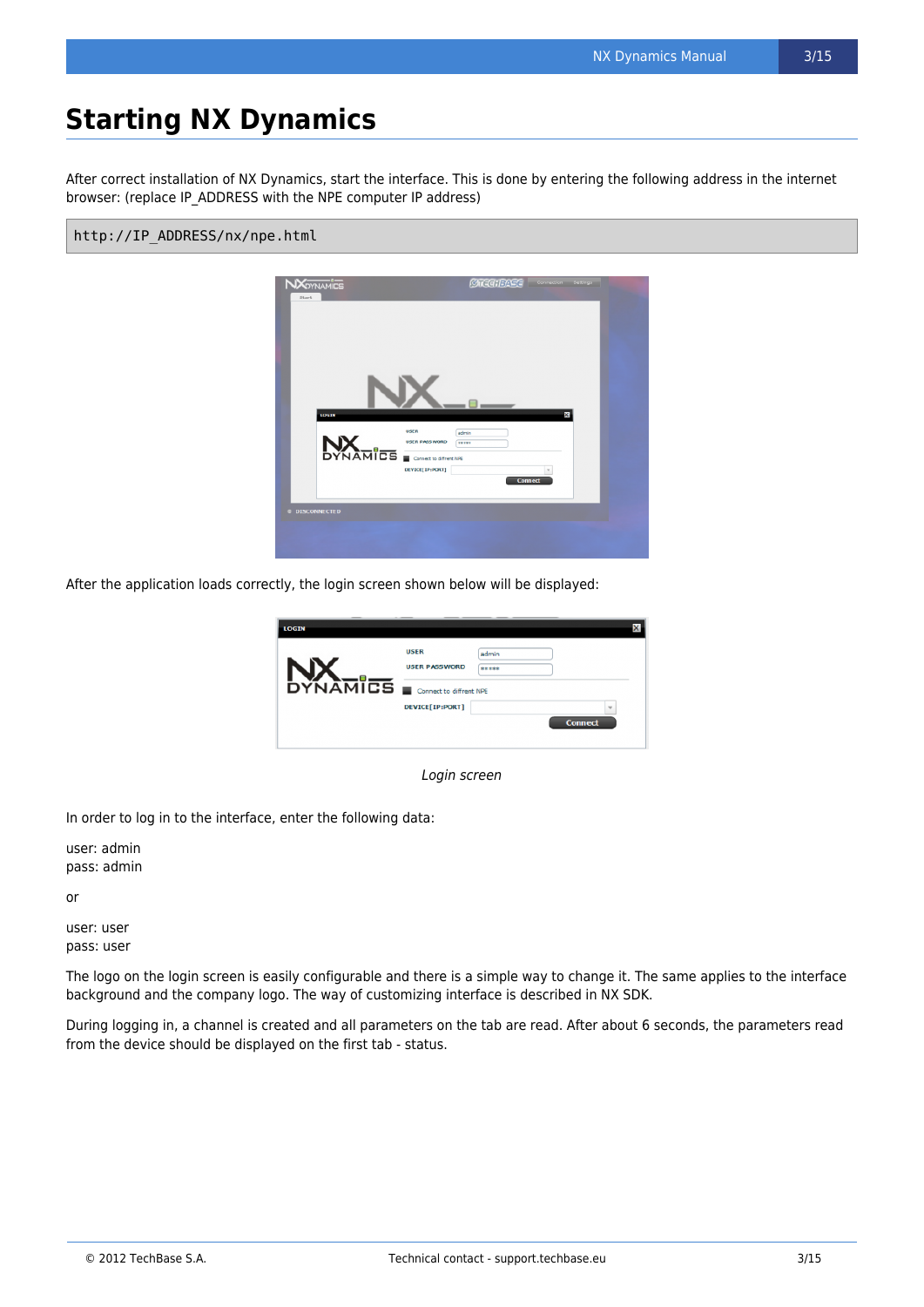# **Available NX Dynamics Functions**

The standard configuration version of NX Dynamics has the following capabilities:

- automatic indicators of current usage of all memories available in the NPE
- automatic refreshing of all values (setting of refreshing time)
- time synchronization
- remote restart
- editing of start files (rcs, syscfg)
- real-time preview of NPE/iMod logs
- expanded I/O control
- regulated I/O refreshing time (max every 200 ms)
- display of the IP address of the Ethernet and GPRS connection
- Ethernet network settings (Ethernet tab)
- GPRS connection management
- indicator of the signal strength of the GPRS network
- capability of connection to another NPE using the same running NX interface
- Telnet connection terminal with the function of reconnection during a brief network malfunction
- preview of computer parameters (name, time of operation, kernel and firmware version)
- creation of custom templates (modules) based on the available example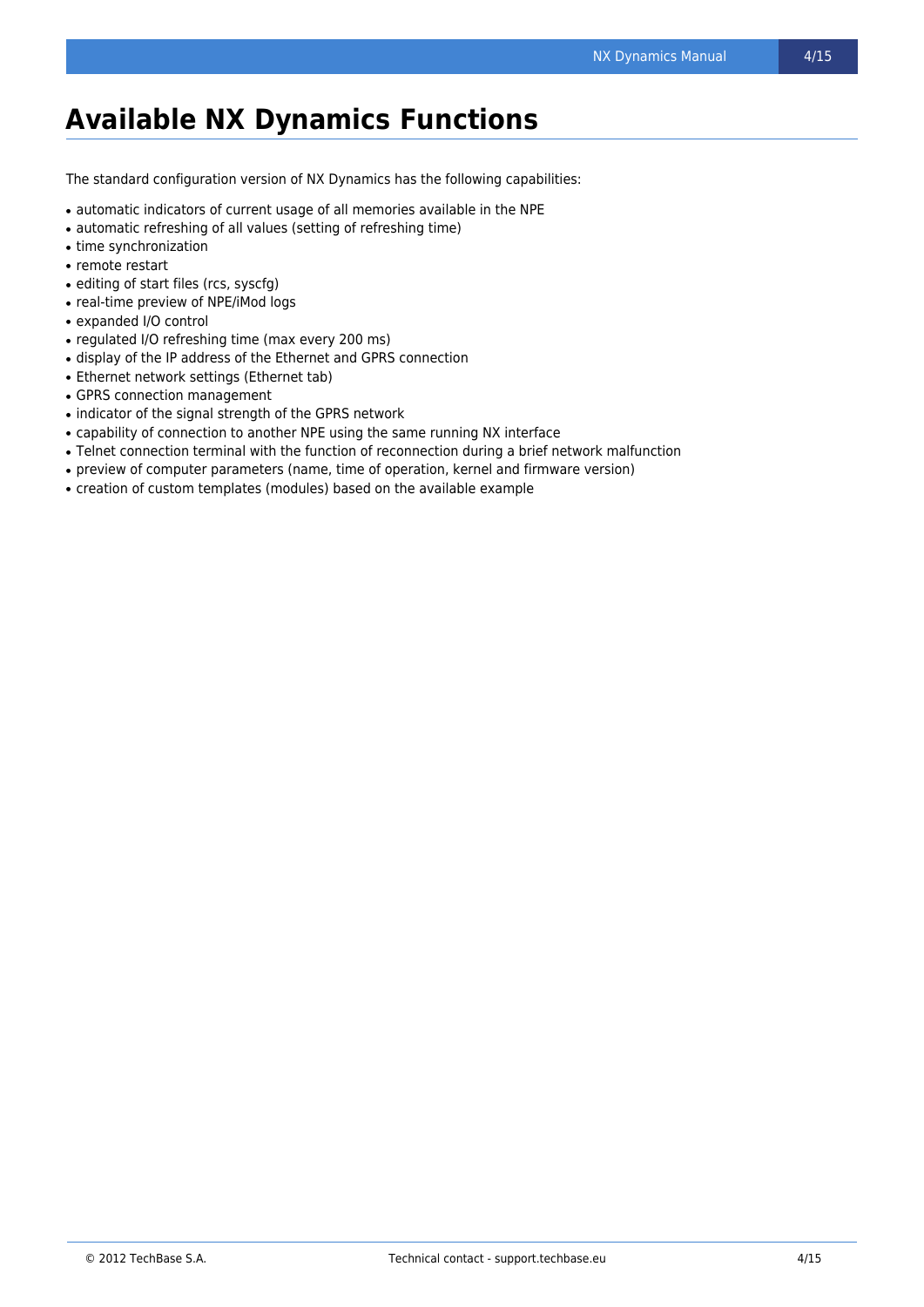### **General Information**

A Refresh button can be found on every tab. It forces refreshing of the parameters found on all tabs.

Changing a parameter results in a blue halo displayed around the component containing the changed parameter. The change is effected by clicking on the Apply Changes button. Pressing this button sends the entered changes to the task queue. During this operation, the halo around the components turn orange. If the interface has received confirmation of execution of the command, the halo disappears during animation. These steps have been presented below:

| IP Address | 192.168.0.153 | <b>Apply Changes</b> |
|------------|---------------|----------------------|
| IP Address | 192.168.0.150 | <b>Apply Changes</b> |
| IP Address | 192.168.0.153 |                      |
| IP Address | 192.168.0.150 |                      |

The interface has the capability of active checking the correctness of entered parameters. If the format is incorrect, the halo will change its color to red, e.g. the IP field must by strictly defined.

| IP Address | 192.168.0.abc |  |  |
|------------|---------------|--|--|
|            |               |  |  |

An example of an incorrect format

### **Connection**

NX Dynamics possesses 3 communication channels.

#### **Background Channel**

The main channel is the background channel, which is responsible for refreshing information in tabs. The status of this channel transfers to the main status shown in the bottom left corner of the screen. Possible statuses have been presented below:



Possible statuses

#### **Command Channel**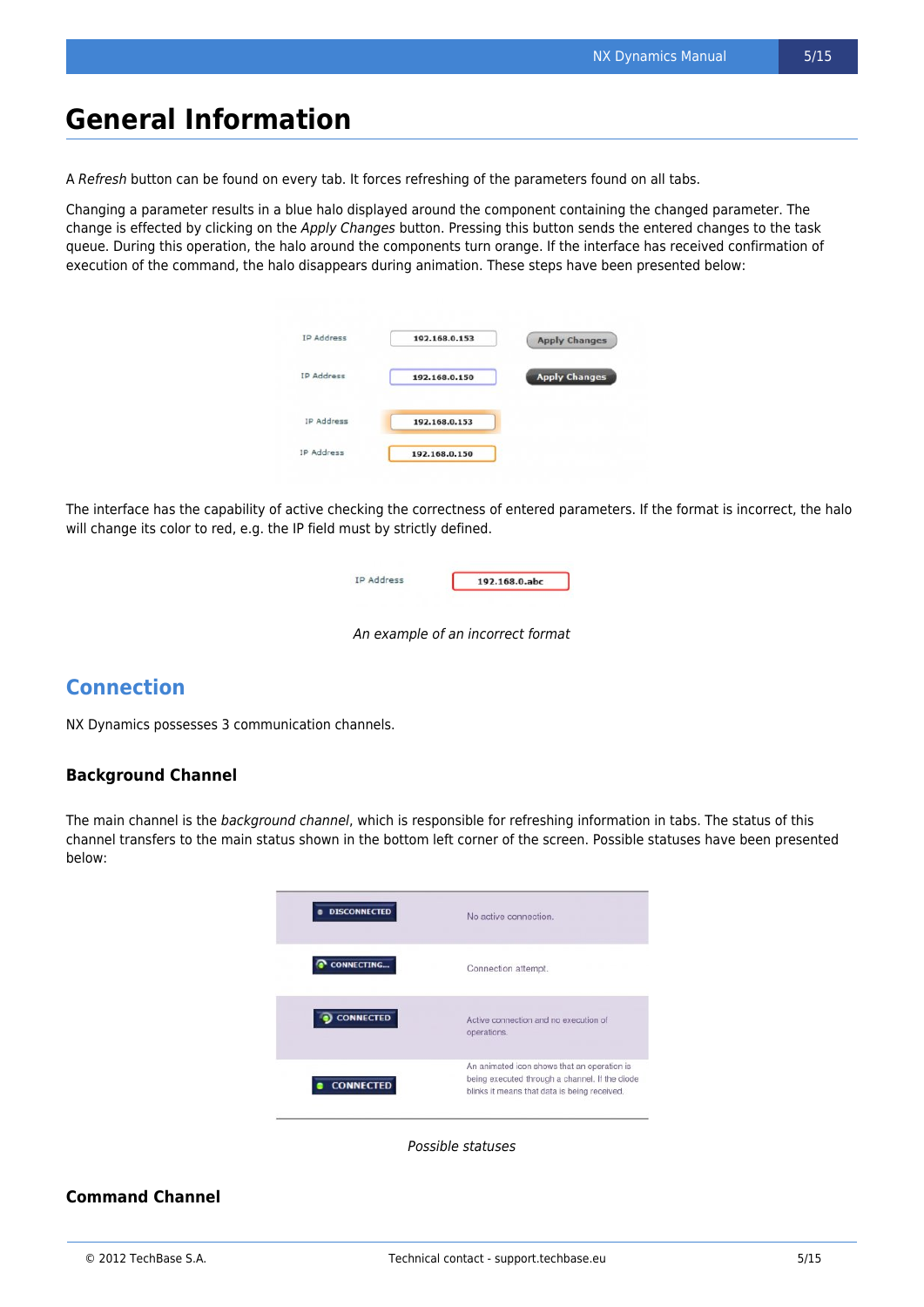Responsible for executing commands related to user actions such as, e.g. changes of settings, service start-up. The status of this channel is presented in the middle part of the bottom of the screen. An example of a status has been presented below:



Loading bar

The loading bar informs of the amount of commands remaining for execution. The absence of this bar signifies that a channel has not been initiated or that there are no commands in the queue.

#### **Long Channel**

The third channel, called the long channel, is responsible for executing long operations related to e.g. installation/updating of packages, and browsing system or iMod logs. The status of this channel is presented in the lower left corner of the screen.



Left: active channel with no operations, right: animated icon indicating operation through the long channel

The presence of a green LED indicates an active channel but no executed operations on it. A green LED surrounded by an animated icon indicates that an operation is being executed on the long channel.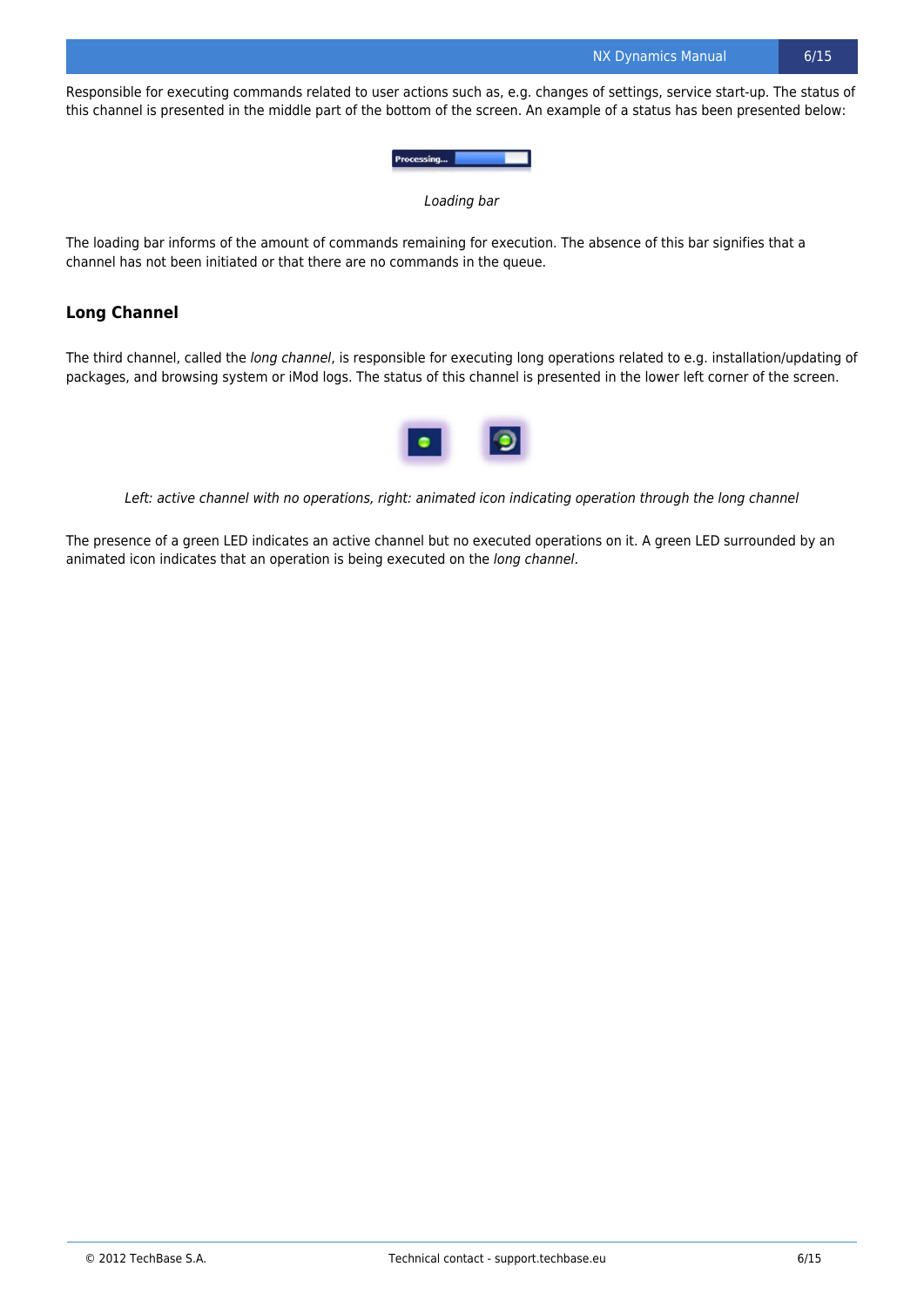### **Status**



Status tab

### **System**

Contains the most important information on the NPE device. It contains basic information such as the kernel version, system time, TBF time, and the unique device ID assigned during production.

The Resources panel can be seen in the lower part of the screen, and it contains indicators of data carrier capacity and an indicator of processor load for the last minute

(the refreshing time of this parameter is dependent on the settings in the neighboring NX Dynamics panel).

### **NX Dynamics**

Enables setting of the time interval for refreshing of all parameters found in all tabs. The AutoRefresh option activates automatic refreshing. If it is inactive, data is read at the moment of switching tabs, when the times set by the above mentioned time interval are reached from the time of reading. This panel also gives information on the current interface version.

### **Networks**

Contains basic information on active connections, that is, the cable connection to the Ethernet network and the GPRS connection.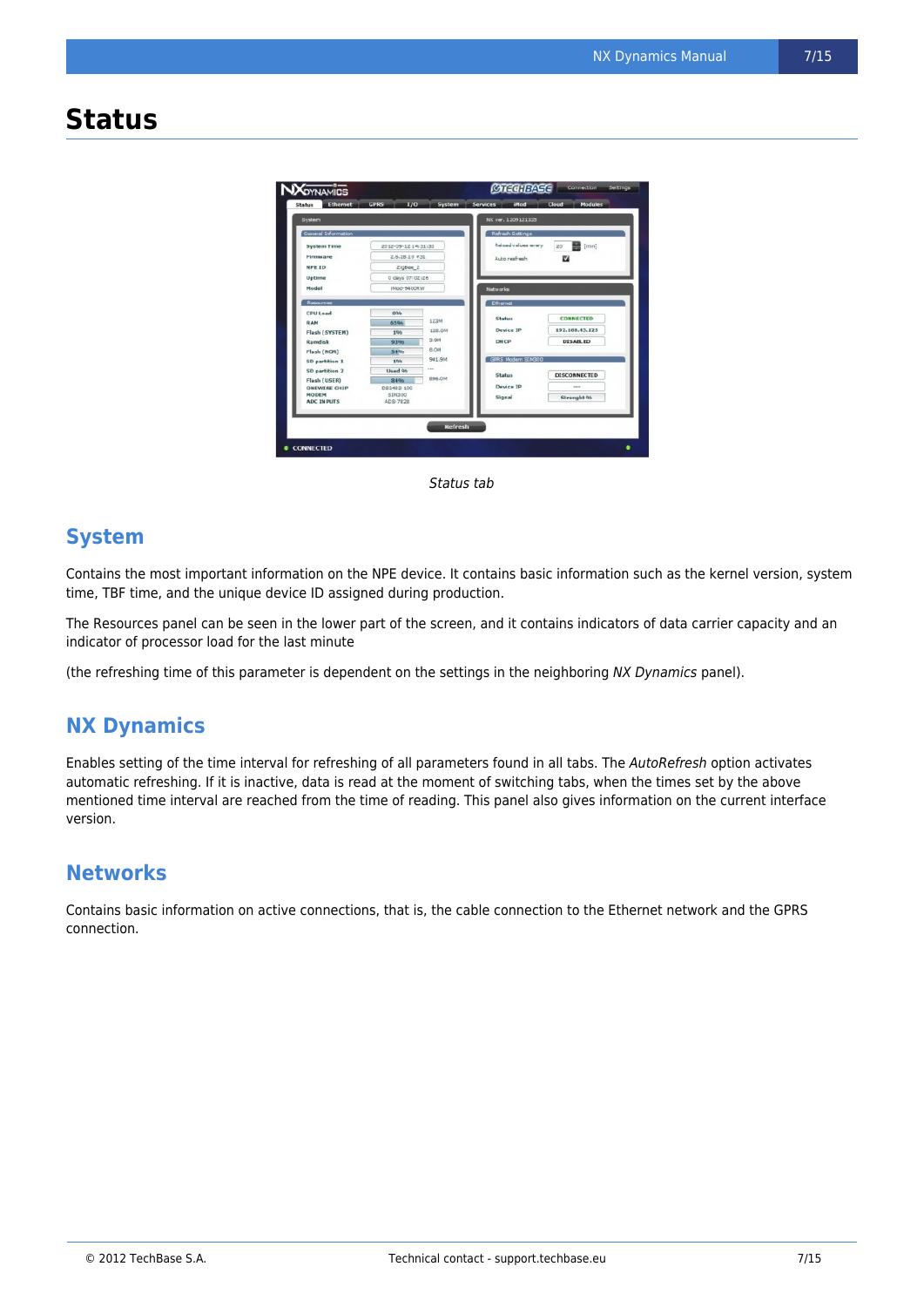## **Ethernet**



Ethernet tab

### **Network Settings**

Contains editable fields for configuration of the IP address, network mask, default gate, and DNS servers. The DHCP server can also be started (this change required NPE restart). It is also possible to modify the MAC address. However, changing the factory address will cause a loss of the capability to use the Soft-Manager for updating packages.

### **Security**

Enables blocking of access to the appropriate services (TCP/IP ports) of a specified range of IP addresses. Changes modify iptables in the NPE.

> Before using this options please be aware that wrong settings might block the access to the device!

### **Data Transferred**

Presents the amount of sent data bytes.

Caution: Always be certain of the executed operations, because it is possible to block the telnet connection in this panel, which would require using the service terminal for restoring the function.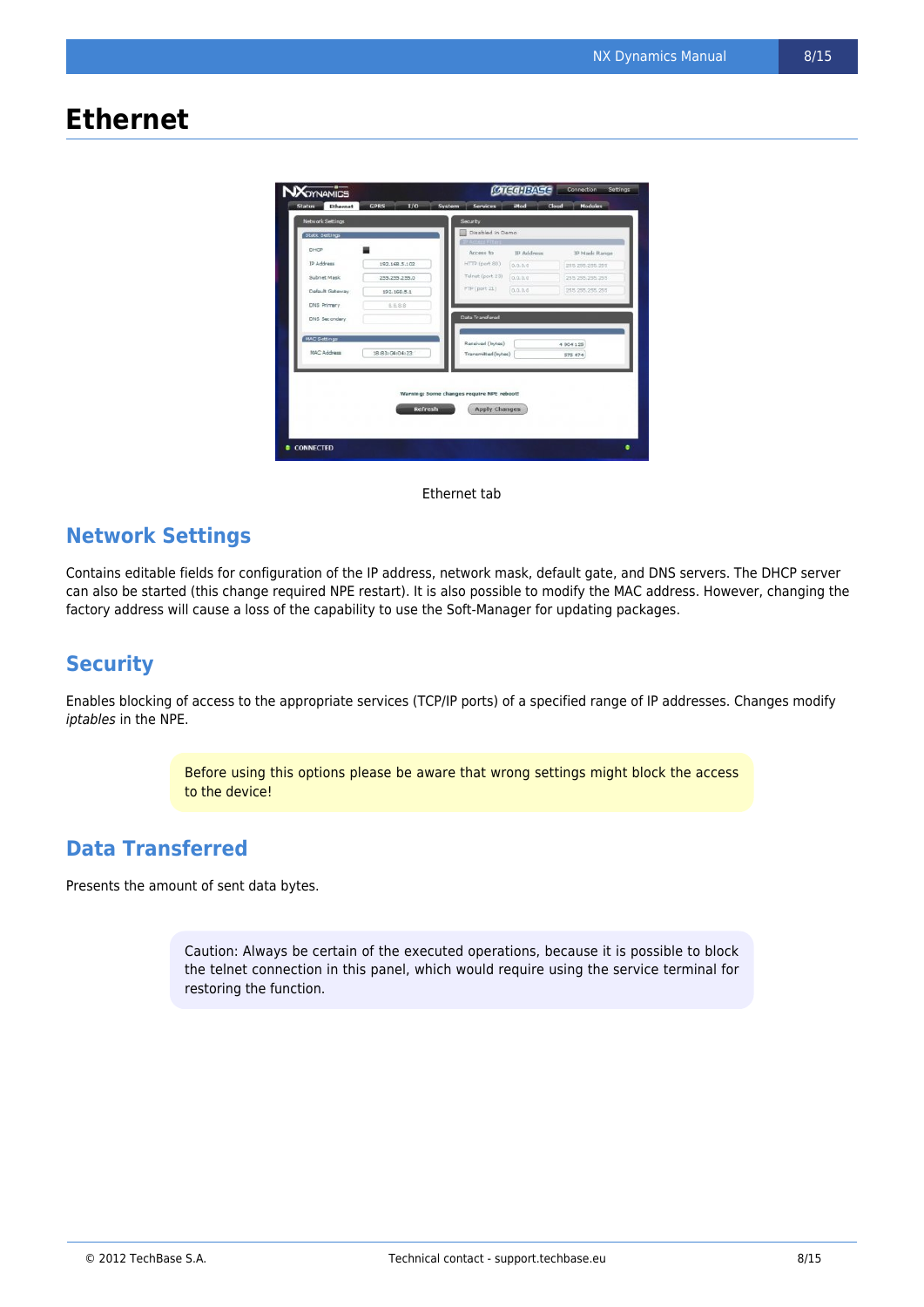# **GPRS**

| <b>GSM/GPRS Settings</b><br><b>General Settings</b> |                                                        | <b>Status/Acitons</b><br>Status                       |                              |
|-----------------------------------------------------|--------------------------------------------------------|-------------------------------------------------------|------------------------------|
| PIN<br>SMS Center No.<br>ADN<br>Login<br>Password   | ppp<br>ppp                                             | Status<br>GPRS IP<br>Rx/Tx (bytes)<br>Connection Time | <b>MUX_FAILED</b><br>$-10-1$ |
| <b>Additional Settings</b><br>Autostart             |                                                        | Modern Info                                           | SIM300<br><b>Connect</b>     |
| Default Route<br>Auto DNS<br>Autoreconnect          | $\overline{\phantom{a}}$<br><b>ETH</b><br>M<br>٠<br>NO | <b>DynDNS Configuration</b><br>Configuration Module   |                              |
| Ping IP                                             | 208.67.220.220<br>208.67.222.222                       |                                                       | <b>Configure DynDNS</b>      |
|                                                     | Warning: Some changes require GPRS reconnect           |                                                       |                              |

GPRS tab

The GPRS tab enables detailed configuration of the GPRS connection. Most of these parameters are based on the syscfg configuration file.

### **GSM/GPRS Settings**

The following parameters can be modified here: PIN, APN, Login, Password, SMS Center No., Baudrate (of the modem), Default Route and IP for testing connection status for autoreconnect. Detailed information on variables in the syscfg file can be found in the general NPE documentation.

#### **Status/Actions**

presents the current status of the GPRS connection, IP address, the amount of sent data bytes, and the connection time. The Connect button at the bottom of the panel can change its description depending on the current status. There is a capability of previewing the course of the connection procedures. The current operations status will be displayed on the This window can be called up by clicking on the long channel status LED.

### **DynDNS**

the newest NX versions have the capability of assigning a device to DynDNS configurations.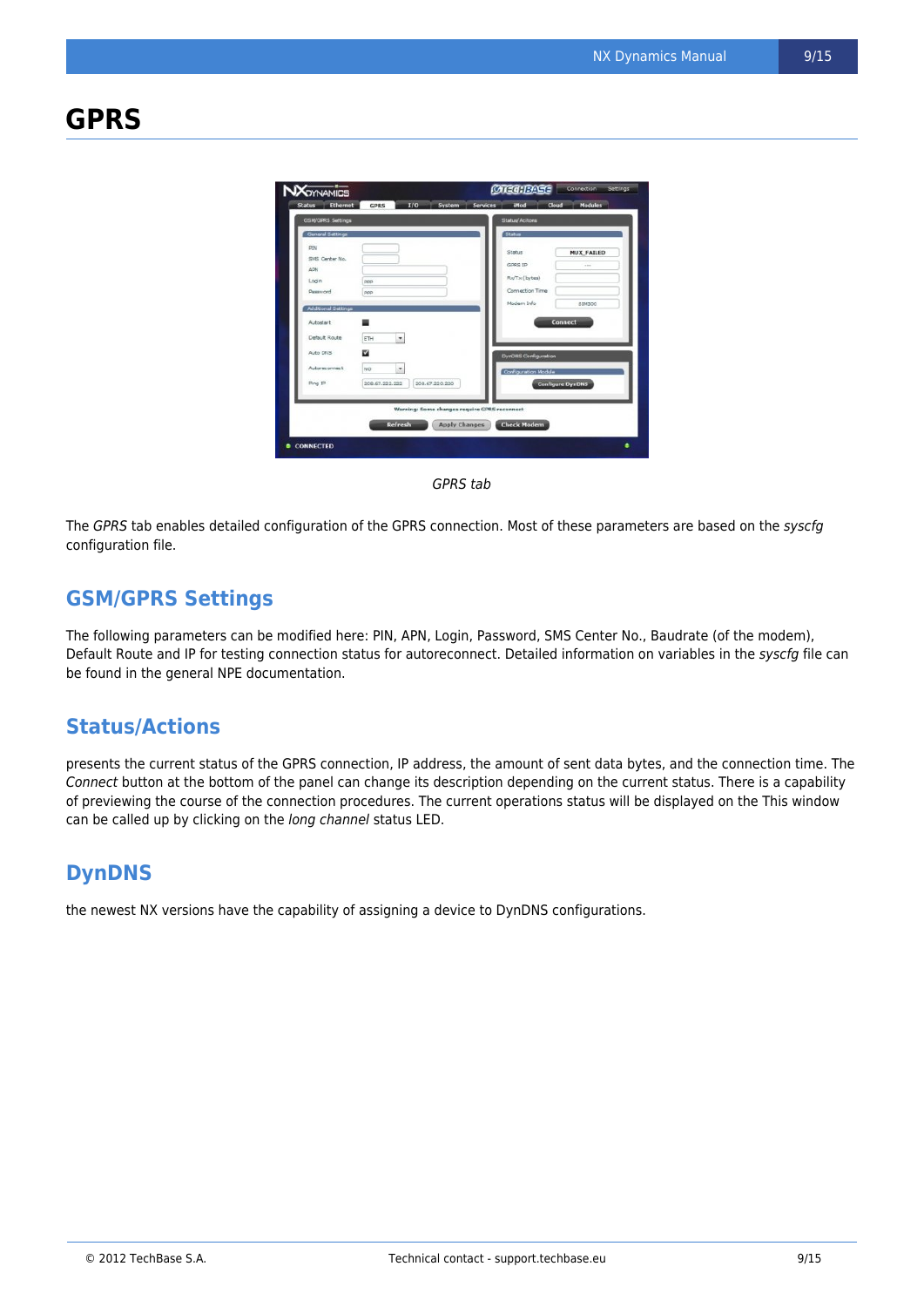### **Inputs/Outputs**



I/O tab

### **I/O tab and channel statistics**

makes it possible to control outputs and conduct digital input and analog transducer readings. The maximum refreshing frequency is 500 ms, and it can be modified using the component in the lower part of the tab.

[The LEDs in the first panel, called](http://morena.homeip.net/lib/exe/fetch.php?media=nx:led.jpg) Digital Outputs, have the capability of changing states. Clicking on one of them will cause a state change command to be sent. The LED color is changed immediately after entering the operation and blocked during the time of command execution. Flashing around the LED indicates the execution of the state change operation.



An orange halo signifies that an operation is being executed in the background (change in state to logical value 1 for the PO1 output and 0 for PO2)



Disappearance of the border signifies that the operation has been executed



Read ADC starts reading of analog inputs.

Reload Values every sets the refreshing time for readings.

An animated icon indicates that data is currently being received.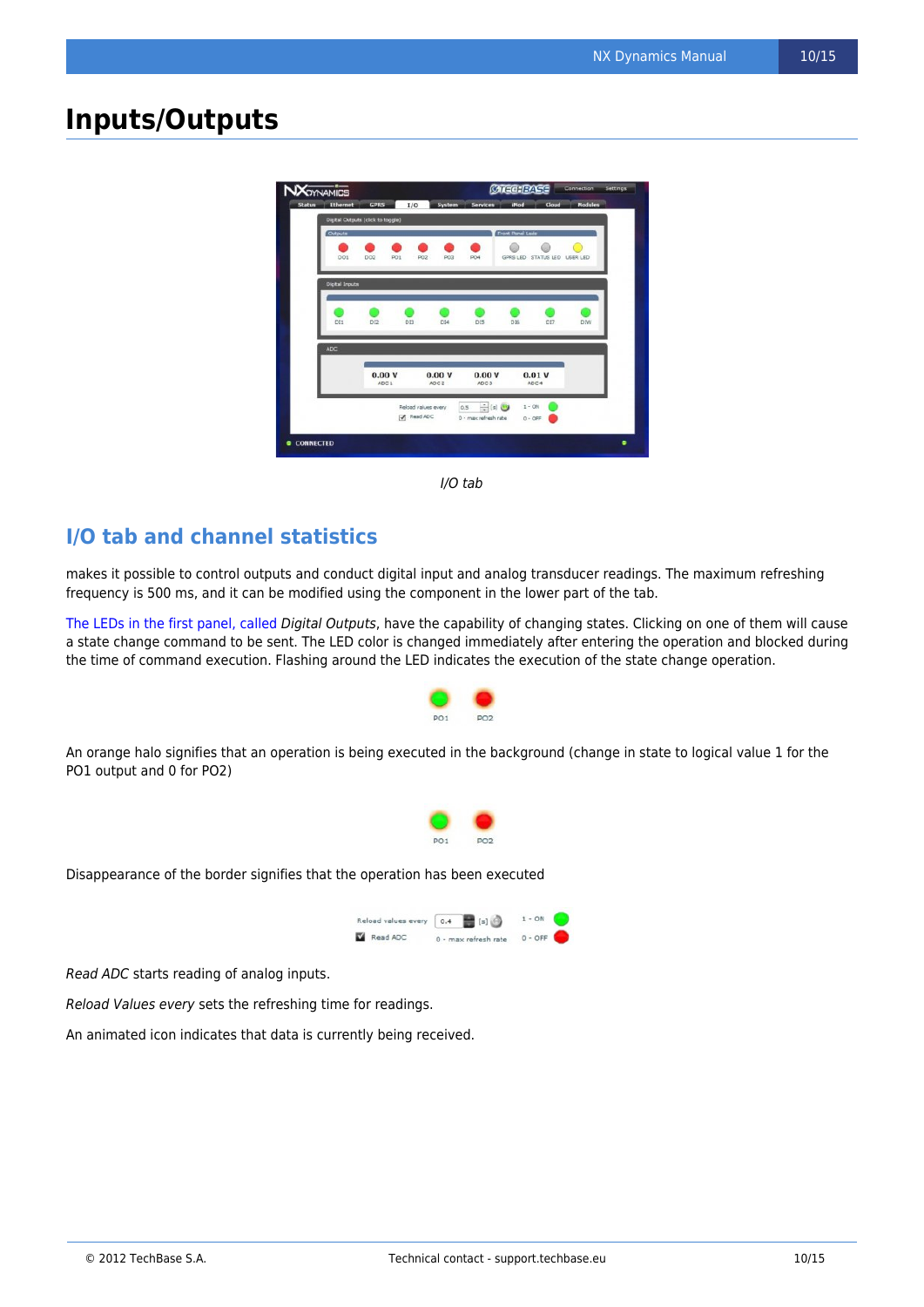### **System**



System tab

### **Information**

This panel makes it possible to change system date and time settings. The Synchronize Now button starts the process of time synchronization with the server. By selecting the AutoSynchronization option, time updating will be automatic, with a set time interval. It can be changes using the option (Synchronization Interval). This panel also shows the kernel version ( Firmware Version and Kernel Version).

### **Tools**

This panel enables previewing and editing of the rcs start file and the syscfg configuration file. A preview of system and iMod logs is also available.

The word Live on buttons signifies that log previews are in real-time, that is, new entries are immediately displayed in the interface (no refreshing required). The Play Beeper for 0.5s button activates the test beeper integrated into the NPE. The Show Script Console button starts the script console with a root user permissions . A screenshot of the open terminal is shown below.



System tab – Script terminal

In order to send a command, press Enter or click the Send button. In order to interrupt execution of a command, use the Abort button, which can also be activated by using the (CTRL+C) keyboard shortcut.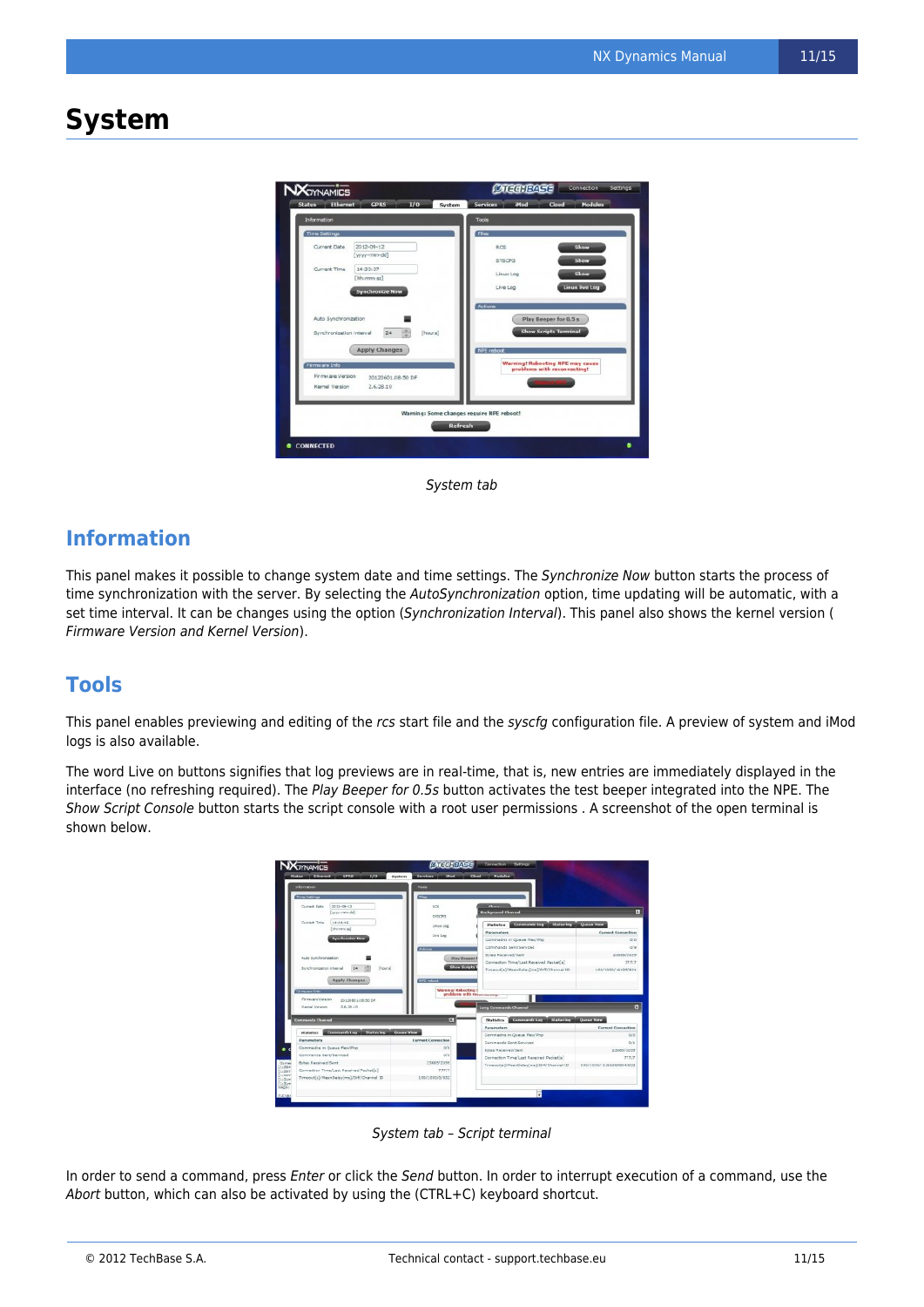It should be stressed that the console window does **not** fully emulate a regular Telnet console. Among other things, syntax hints displayed using the TAB key are not supported.

The Reboot NPE button causes NPE restart. After about 4-5 minutes, the interface should be able to make a connection again. This time can increase depending on the amount of started services at system start-up. To restart connection please go to Menu→ New Connection.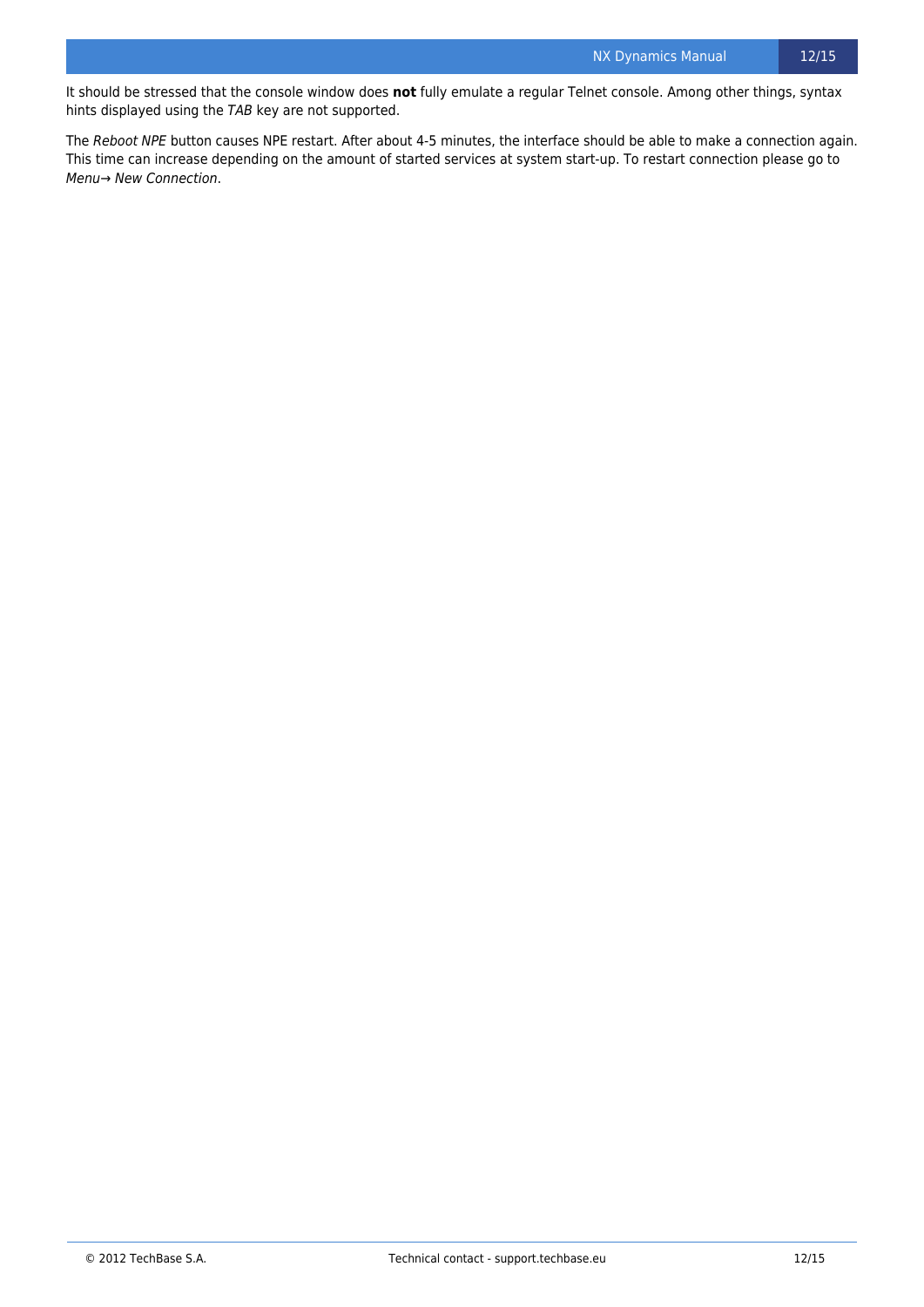## **Services**

| Status | <b>Ethernet</b>       |                                                                             | T/O     | System                                     | Services             | <b>IMad</b>      | Cloud   | <b>Modules</b> |  |
|--------|-----------------------|-----------------------------------------------------------------------------|---------|--------------------------------------------|----------------------|------------------|---------|----------------|--|
| Type   | Service Name          | <b>Description</b>                                                          |         |                                            | Version              | <b>Autostart</b> | Status  | <b>Action</b>  |  |
| ٥      | RTC RESTORE           | Synchronize Time with RTC (Real-Time<br>Clock)                              |         |                                            |                      | ON.              | Actions |                |  |
| G      | OUT RESTORE           | reboot                                                                      |         | Buffer all outputs states and reload after |                      | ON               | OFF     | Actions        |  |
| ۵      | <b>START CONSOLE</b>  | Start-up of system console for serial<br>port COM1 (/dev/ttyS0)             |         |                                            |                      | O <sub>0</sub>   | ON      | Actions        |  |
| o      | <b>START BLINK</b>    | Start Status Led Blinking                                                   |         |                                            |                      | OFF              | OFF     | Actions        |  |
| Q      | <b>START DHCP</b>     | DHCP client start-up (dynamic IP)                                           |         |                                            |                      | OFF              | OFF     | Actions        |  |
| ٥      | <b>START FTP</b>      | FTP server start-up                                                         |         |                                            |                      | ON               | ON      | <b>Actions</b> |  |
| o      | START TELNET          | Telnet service start-up                                                     |         |                                            |                      | ON               | ON      | Actions        |  |
| ۹      | START SNMP            | SNMP service start-up. Available only<br>for version with SNMP              |         |                                            |                      | OFF              | OFF     | Actions        |  |
| ø      | START NPESRV          | litart dearnon that enables searching<br>NPE computers in local network     |         |                                            |                      | ON               | ON      | Actions        |  |
| Q      | <b>GDRS RECONNECT</b> | Start-up of process reconnecting GPRS<br>connection after its disconnection |         |                                            |                      | OFF              | OFF     | Actions        |  |
| G      | ALITO SYNCTIME        | Auto Time Synchonization with the time<br>server                            |         |                                            |                      |                  | OFF     | Actions        |  |
| ۵      | <b>DynDNS</b>         | Start refreshing subdomain that points<br>to your NPE's IP address          |         |                                            |                      | OFF              |         | Actions        |  |
| G      | <b>NANDON</b>         | A tool to Install/Uninstall available<br>NAND partition                     |         |                                            |                      |                  | ON      | Actions        |  |
|        | <b>N&gt;DYN AMICS</b> | Modern interface for operating and<br>monitoring NPE/iMod computers         |         |                                            | 1209121335           | OFF              | ON      | Actions        |  |
|        | <b>APACHE</b>         | Web HTTP server                                                             |         |                                            | 1208160956           |                  | ON      | Actions        |  |
|        |                       | Automatic GDRS connection during                                            |         |                                            |                      |                  |         |                |  |
|        |                       |                                                                             | Refresh |                                            | <b>Check Updates</b> |                  |         |                |  |

Services tab

### **Services Tab**

Contains tables on which services and installation packages are listed. The table contains the following columns:

### **Type**

Informs of the type of service. Available options are as follows: system (system service always present in the NPE), package (service available after package installation).

### **Service Name**

Service name.

### **Description**

Service description

### **Version**

Date of package release.

#### **Autostart**

Informs whether a service is started during system start-up. Information pertains to rcs or syscfg configuration files.

#### **Status**

Specifies whether a given service is currently active

### **Actions**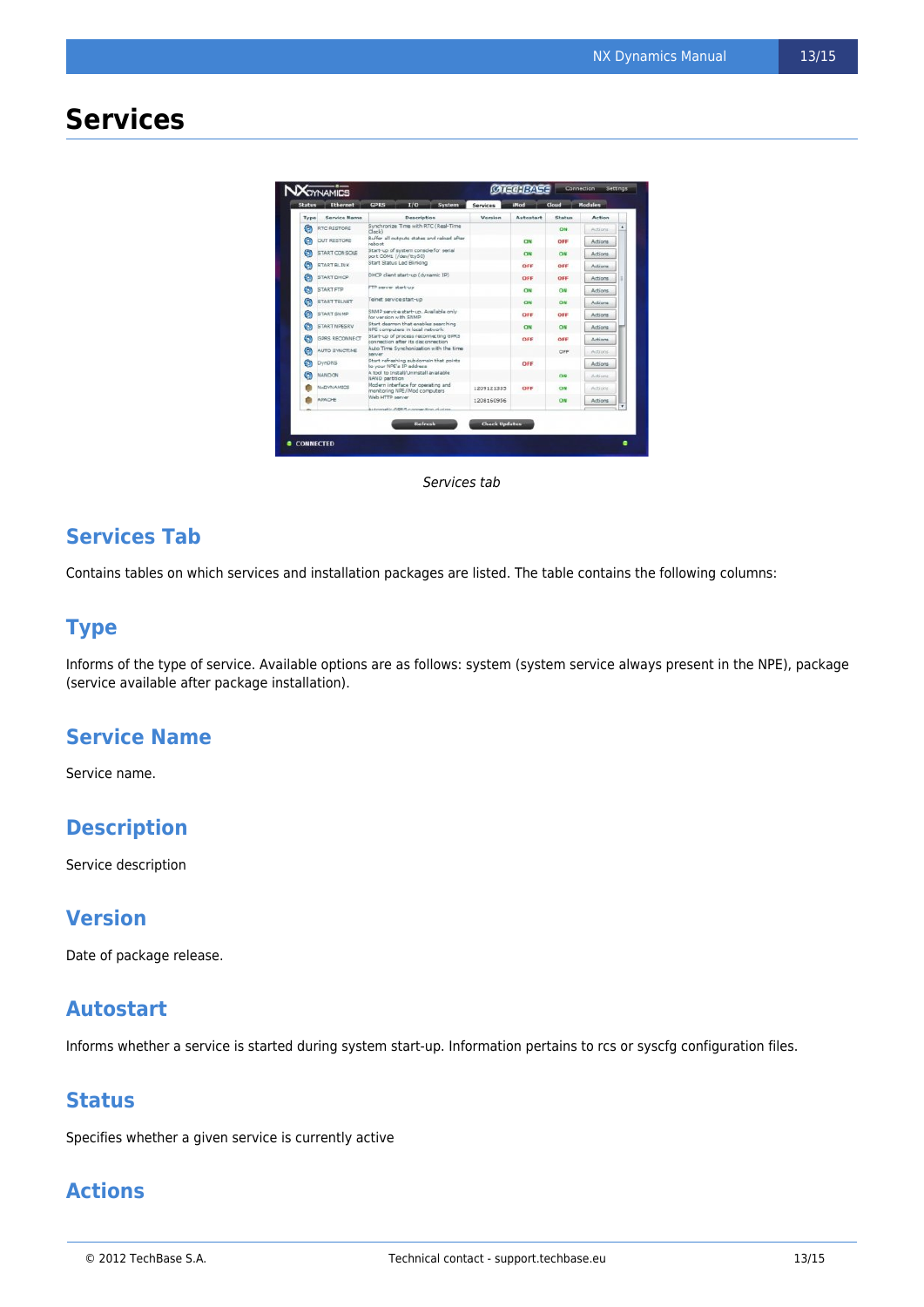This field contains a button that expands the menu with available options for a given service. Available options are as follows:

### **Set Autostart OFF / Set autostart ON**

Activates/deactivates service autostart

### **Turn ON / Turn OFF**

Activates/deactivates the service at a given time

### **Update Service Name Service**

Checks the availability of new service versions and installs the new version. Updates are made using the Soft-Manager package. Updates are downloaded from the a2s.pl server

### **Configuration Manager**

Option available for service that have additional configurable options. Currently, additional configurations are available in the DynDNS service.

Screenshot showing additional options for DynDNS.